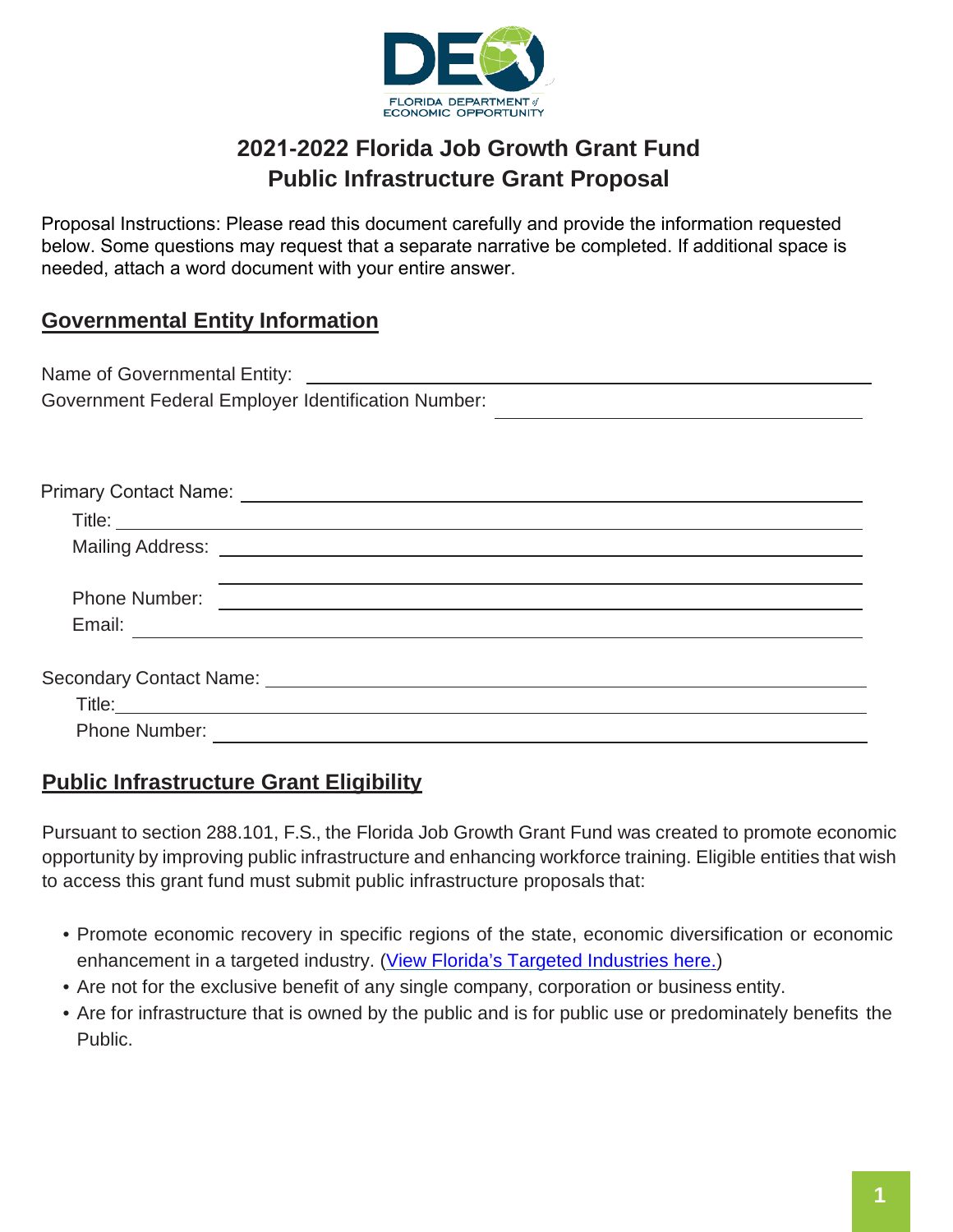#### **1. Program Requirements:**

(If additional space is needed, attach a word document with your entire answer.)

Each proposal must include the following information describing how the project satisfies eligibility requirements listed on page 1.

- **A.** Provide a detailed description of the public infrastructure improvements.
- **B.** Provide location of public infrastructure, including physical address and county of project.

|     | C. Is this infrastructure currently owned by the public?                                                                            | Yes            | ⊃ No |
|-----|-------------------------------------------------------------------------------------------------------------------------------------|----------------|------|
|     | If no, is there a current option to purchase or right of way provided to the County?                                                |                |      |
|     |                                                                                                                                     |                |      |
| D.  | Provide current property owner.                                                                                                     |                |      |
|     |                                                                                                                                     |                |      |
| Е.  | Is this infrastructure for public use or does it predominately benefit the public?                                                  |                |      |
|     |                                                                                                                                     | $\bigcirc$ Yes | ) No |
|     |                                                                                                                                     |                |      |
|     |                                                                                                                                     |                |      |
| Е., | Will the public infrastructure improvements be for the exclusive benefit of any single company,<br>corporation, or business entity? |                |      |

| $O$ Yes |  | $\bigcirc$ No |
|---------|--|---------------|
|---------|--|---------------|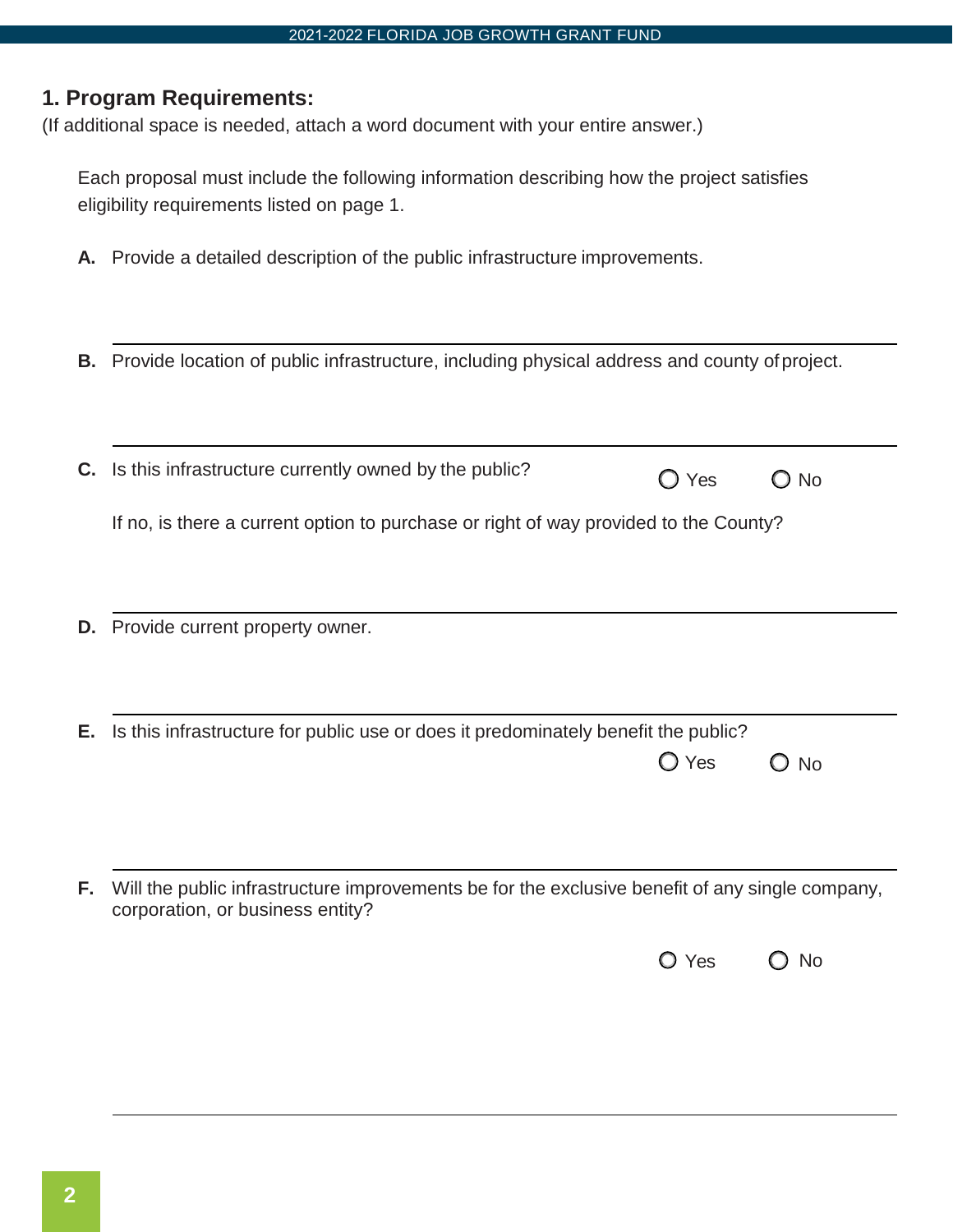- **G.** Provide a detailed description of, and quantitative evidence demonstrating, how the proposed public infrastructure project will promote:
	- Economic recovery in specific regions of the state;
	- Economic diversification; or
	- Economic enhancement of a Targeted Industry [\(View Florida's Targeted Industries](https://www.enterpriseflorida.com/industries/) here.)
		- o Describe how the project will promote specific job growth. Include the number of jobs that will be retained or created, and in which industry(ies) the new net jobs will be created using the North American Industry Classification System [\(NAICS\)](https://www.census.gov/naics/) codes. Where applicable, you may list specific businesses that will retain or create jobs or make capital investment.
		- o Provide a detailed explanation of how the public infrastructure improvements will connect to a broader economic development vision for the community and benefit additional current or future businesses.

#### **2. Additional Information:**

(If additional space is needed, attach a word document with your entire answer.)

- **A.** Provide the proposed commencement date and number of days required to complete construction of the public infrastructure project.
- **B.** What permits are necessary for the public infrastructure project?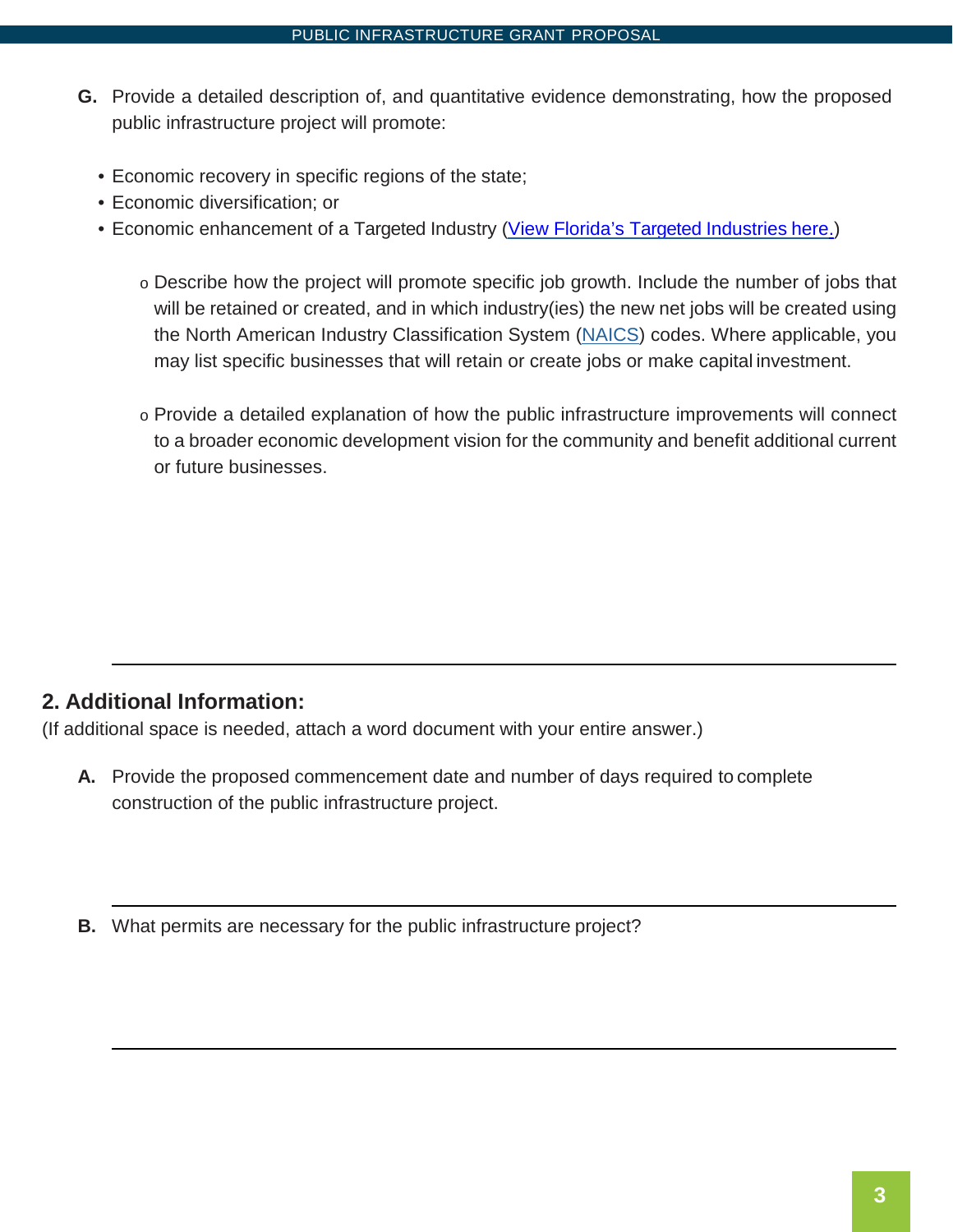#### 2021-2022 FLORIDA JOB GROWTH GRANT FUND

- **C.** Detail whether required permits have been secured, and if not, detail the timeline forsecuring these permits. Additionally, if any required permits are local permits, will these permits be prioritized?
- **D.** What is the future land use and zoning designation on the proposed site of the infrastructure improvements, and will the improvements conform to those uses?
- **E.** Will an amendment to the local comprehensive plan or a development order be required on the site of the proposed project or on adjacent property to accommodate the infrastructure and potential current or future job creation opportunities? If yes, please detail the timeline.

| $\bigcirc$ Yes |  | $\bigcirc$ No |
|----------------|--|---------------|
|----------------|--|---------------|

| <b>F.</b> Is the project ready to commence upon grant fund approval and contract execution? If no, |                |  |  |
|----------------------------------------------------------------------------------------------------|----------------|--|--|
| please explain.                                                                                    | $O$ Yes $O$ No |  |  |
|                                                                                                    |                |  |  |

**G.** Does this project have a local match amount?  $\bigcap$  Yes  $\bigcap$  No

If yes, please describe the entity providing the match and the amount.

**H.** Provide any additional information or attachments to be considered for this proposal. Maps and other supporting documents are encouraged.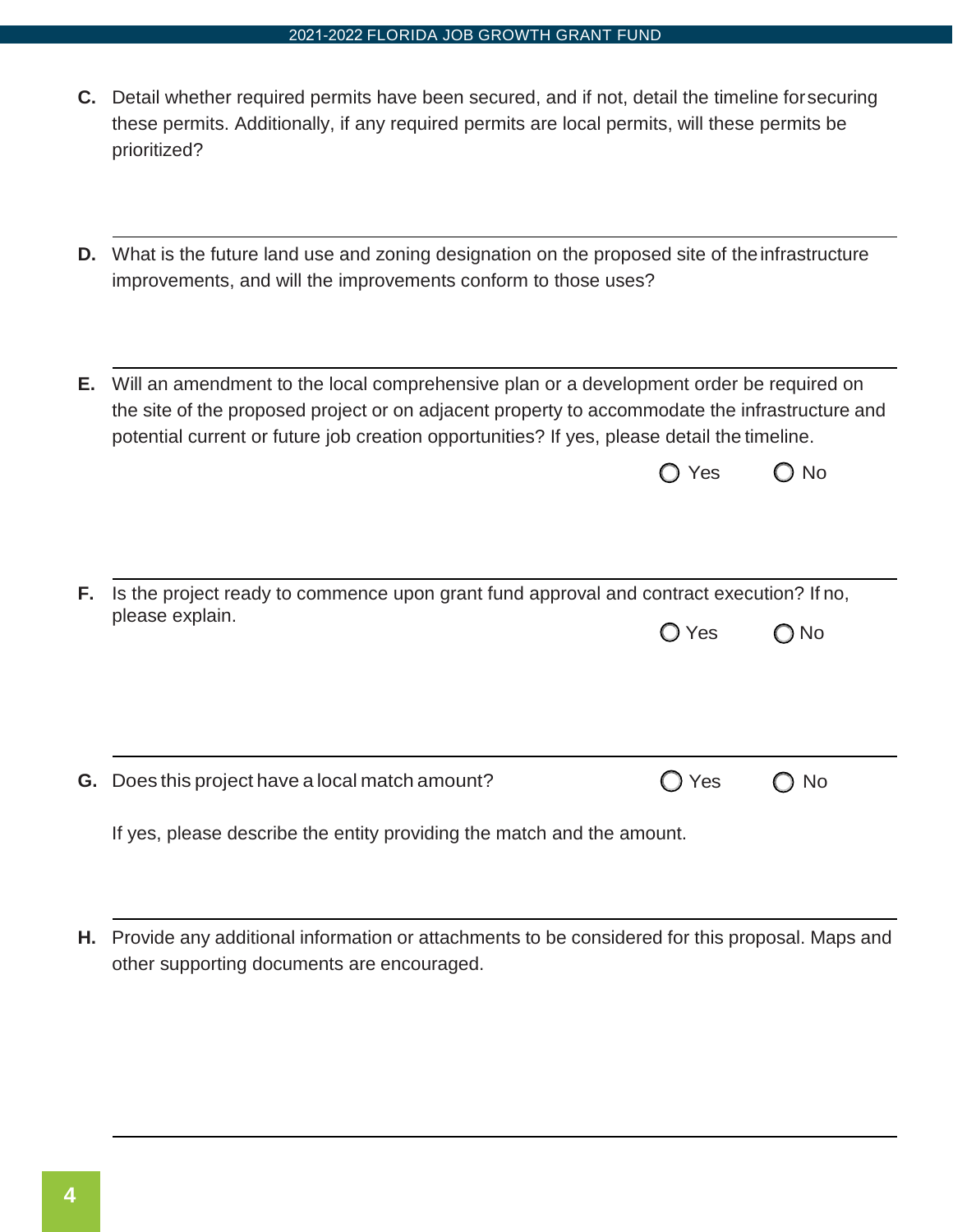# **3. Program Budget**

(If additional space is needed, attach a word document with your entire answer.)

**Estimated Costs and Sources of Funding:** Include all applicable public infrastructure costs and other funding sources available to support the proposal.

|    | 1.) Total Amount Requested<br>Florida Job Growth Grant Fund |                                                                                                                            |                            |
|----|-------------------------------------------------------------|----------------------------------------------------------------------------------------------------------------------------|----------------------------|
| А. | <b>Other Public Infrastructure Project Funding Sources:</b> |                                                                                                                            |                            |
|    | City/County                                                 | \$                                                                                                                         |                            |
|    | <b>Private Sources</b>                                      | \$<br><u> 1989 - Jan Barbara Barat, prima popular popular popular popular popular popular popular popular popular popu</u> |                            |
|    | Other (grants, etc.)                                        | \$                                                                                                                         |                            |
|    | <b>Total Other Funding</b>                                  | \$                                                                                                                         |                            |
| В. | <b>Public Infrastructure Project Costs:</b>                 |                                                                                                                            |                            |
|    | Construction                                                | \$                                                                                                                         |                            |
|    | Reconstruction                                              | \$                                                                                                                         |                            |
|    | Design & Engineering                                        |                                                                                                                            |                            |
|    | <b>Land Acquisition</b>                                     | \$                                                                                                                         |                            |
|    | Land Improvement                                            | \$                                                                                                                         |                            |
|    | Other                                                       |                                                                                                                            | Please Specify: __________ |
|    | <b>Total Project Costs</b>                                  |                                                                                                                            |                            |

**Note:** The total amount requested must be calculated by subtracting the total other public infrastructure project funding sources in A. from the total public infrastructure project costs in B.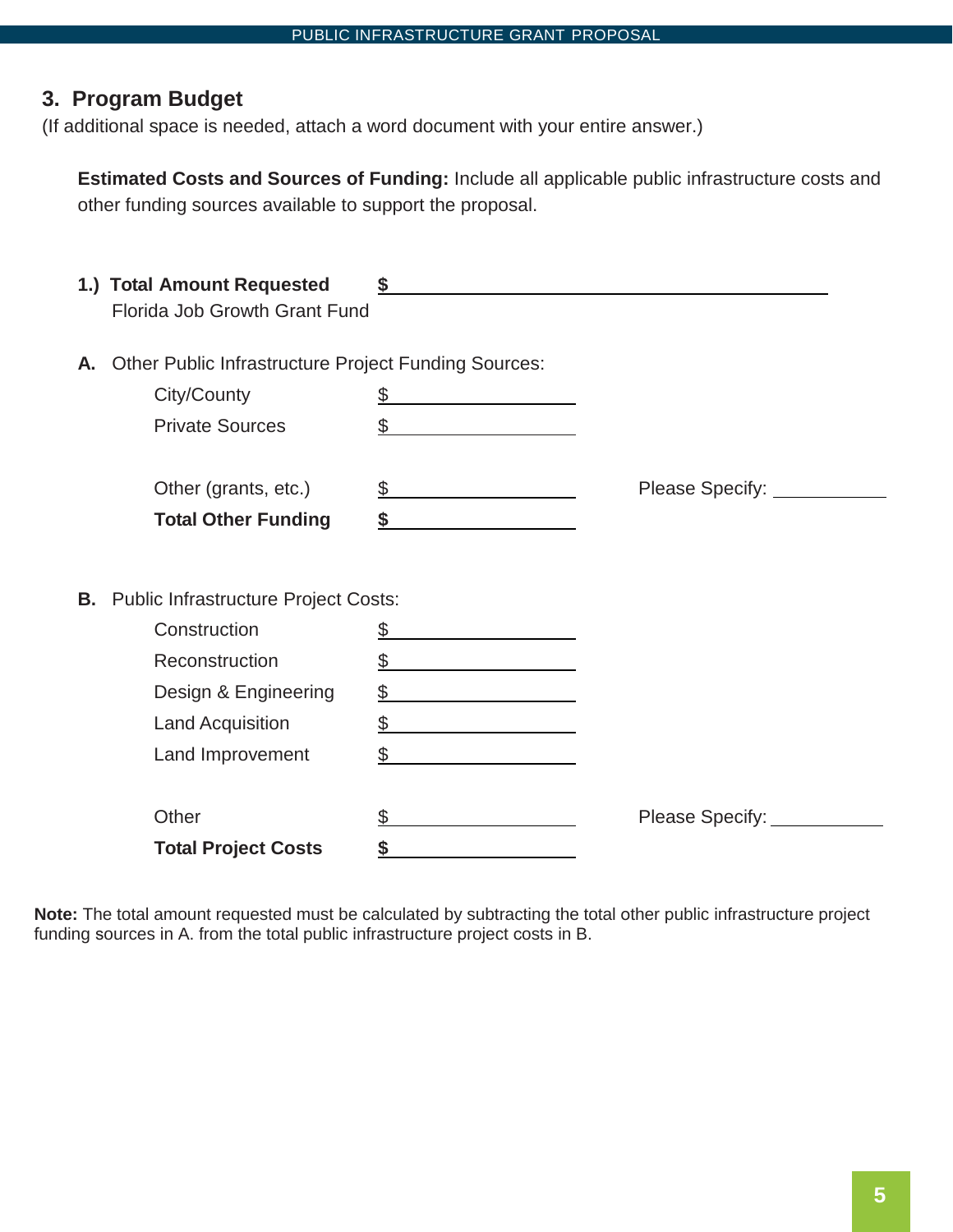**C.** Provide a detailed budget narrative, including the timing and steps necessary to obtainthe funding and any other pertinent budget-related information.

## **4. Approvals and Authority**

(If additional space is needed, attach a word document with your entire answer.)

**A.** If the governmental entity is awarded grant funds based on this proposal, what approvals must be obtained before it can execute a grant agreement with the Florida Department of Economic Opportunity (e.g., approval of a board, commission or council)?

If board authorization is not required, who is authorized to sign?

- **B.** If approval of a board, commission, council or other group is needed prior to execution of an agreement between the governmental entity and the Florida Department of Economic Opportunity:
	- i. Provide the schedule of upcoming meetings for the group for a period of at least six months.
	- ii. State whether entity is willing and able to hold special meetings, and if so, upon how many days' notice.
- **C.** Attach evidence that the undersigned has all necessary authority to execute this proposal on behalf of the governmental entity. This evidence may take a variety of forms, including but not limited to: a delegation of authority, citation to relevant laws or codes, policy documents, etc.